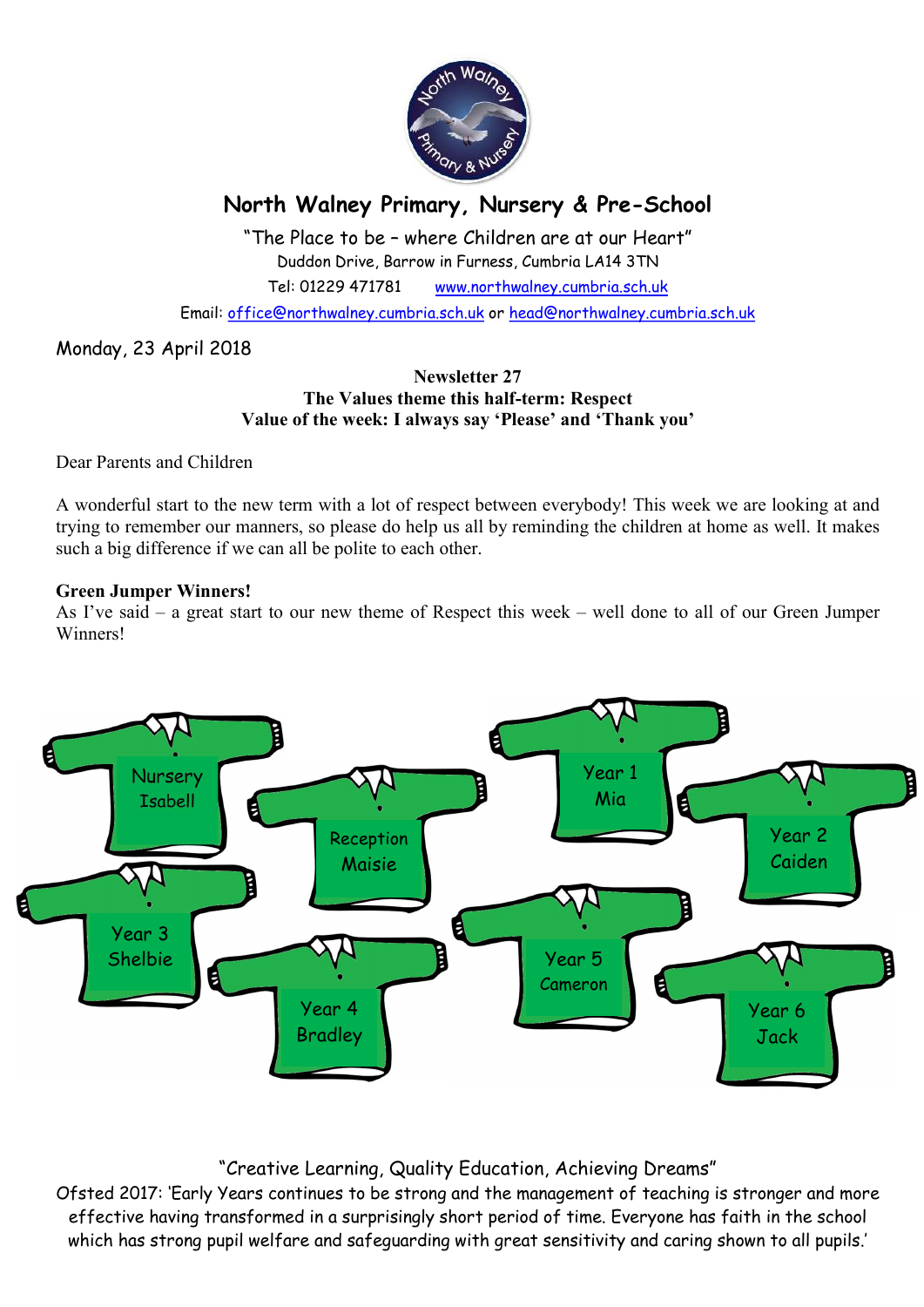

A parent asked me last week how they could sponsor us without having to go online to do it. If you would like to sponsor any one of the 13 people who are taking part on behalf of Team North Walney then you can send your donation in to the school office in an envelope and I will then add it to a member of the team's account for you. We are hoping to raise around £2000 in total so please help us if you can – no matter how much you feel you can afford. Thank you!

Scaring Seagulls Away

As you may have noticed we have been trying to keep the roof clear of any seagull nests before they actually start to settle down but this is a very time-consuming job! So we are hoping, over the next few weeks, to install some form of seagull scaring apparatus and now need your help. If you have any old CDs or DVDs that you no longer need, please can you send them  $in - we$  don't need the boxes, just the discs themselves. We will then use them as part of our device and hopefully manage to keep the seagulls away from the school roof and therefore prevent them dive-bombing children and parents when its nesting time. Thank you in advance!

#### Confident Parenting Course at Greengate Children's Centre

If you are interested in joining a great course aimed at helping parents become more confident when dealing with children's behaviour as they grow up then this is for you! More details can be requested from Mrs Malone or you can call the centre direct on 01229 404693.

# Tempting fate with the weather

Confident.

Please don't forget when the weather gets better that the children may need suncream and hats. I know its early but the other day was quite hot for April and we sometimes forget that it can still cause a problem for some of te children. Thank you.

# Karate

The club re-starts on 3<sup>rd</sup> May after school for all of those who attended last term. If you are interested in your child starting, please let us know and we will notify you when a space comes up.

# Video Games Club for Year 5/6

A new club is starting on Wednesday 25<sup>th</sup> April for 10 children from Year 5/6. It is being run by Andy Ward from St Mary's church who is bringing along lots of gaming machines for the children to play on. A consent form has already been sent out and I am afraid only the first 10 children will be able to come along for this term but it it proves popular, we are hoping it will continue into the future.

And finally…

We are also on the lookout for new governors! They don't have to be a parent but do need to have an interest in the school and in the wonderful opportunities and education we provide at North Walney. If you or someone you know is interested then please do ask them to get in touch with either myself (head@northwalney.cumbria.sch.uk) or with Andy Brewerton, Chair of the Governing Body  $(a.brewerton@northwalneycumbra.sch.uk)$ . A letter with more information about being a governor will be coming out later this week.